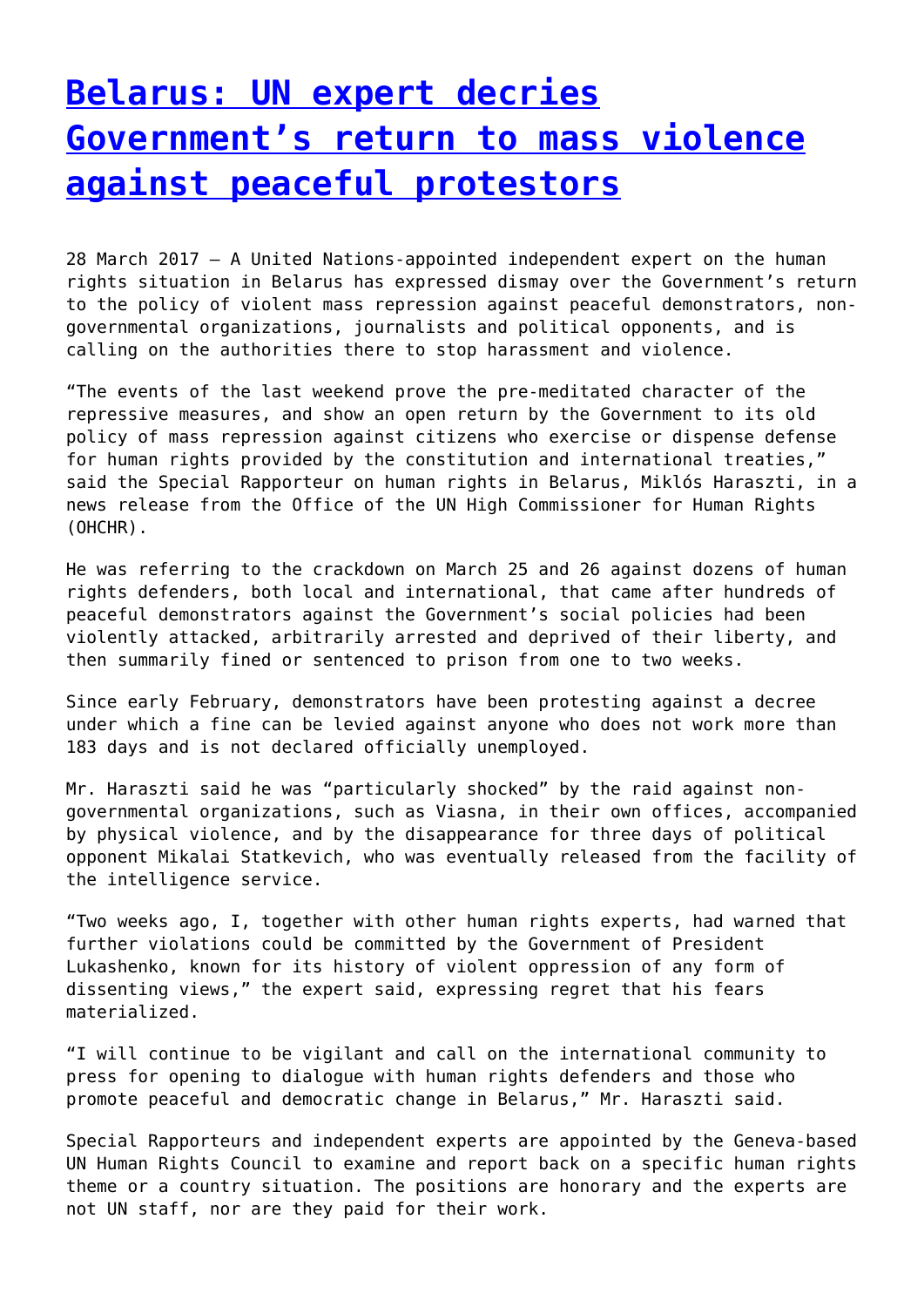## **[Protecting human rights essential in](http://www.government-world.com/protecting-human-rights-essential-in-promoting-sustainable-supply-chains-un-experts/) [promoting sustainable supply chains –](http://www.government-world.com/protecting-human-rights-essential-in-promoting-sustainable-supply-chains-un-experts/) [UN experts](http://www.government-world.com/protecting-human-rights-essential-in-promoting-sustainable-supply-chains-un-experts/)**

28 March 2017 – The only way to achieve socially sustainable supply chains is if human rights are protected and respected, a group of UN experts said today in an open letter addressed to G20 leaders currently meeting in Geneva.

Despite contributing positively to social and economic development worldwide, links between global supply chains and negative human rights impacts persist, the UN Working Group on Business and Human Rights said.

Michael Addo, the current head of the Working Group said: "All too often, global supply chains are associated with human rights violations and abuses such as unsafe working conditions, child and forced labour, livelihoods destroyed by toxic industrial wastes, land seizures without compensation, and persecution of those who speak up against such abuse."

Millions of lives are affected by the actions of companies in global supply chains and as such, governments and companies have enormous potential to promote sustainable development and uphold human rights, as long as they work together to do so, the working group noted.

The letter calls on governments to "lead by example," in their roles as economic actors in ensuring that state-owned or controlled business respect human rights.

G20 members are meeting to prepare a ministerial declaration for more inclusive global economic growth.

"The G20 represents 85 percent of global economic output, 75 percent of world trade, and two-thirds of the world's population, and includes both major 'developed' and 'emerging' economies," Mr. Addo noted.

"G20 leaders are therefore uniquely placed to address the human rights risks and impacts associated with global supply chains. They also have a unique responsibility to demonstrate leadership on this critical issue for our time," he said.

The UN Working Group also said that any commitments to promoting sustainable supply chains must be founded on the globally-agreed UN Guiding Principles on Business and Human Rights.

The Working Group on human rights and transnational corporations and other business enterprises was established by the UN Human Rights Council in June 2011. Along with current Chair Mr. Addo, its members are: Surya Deva, Dante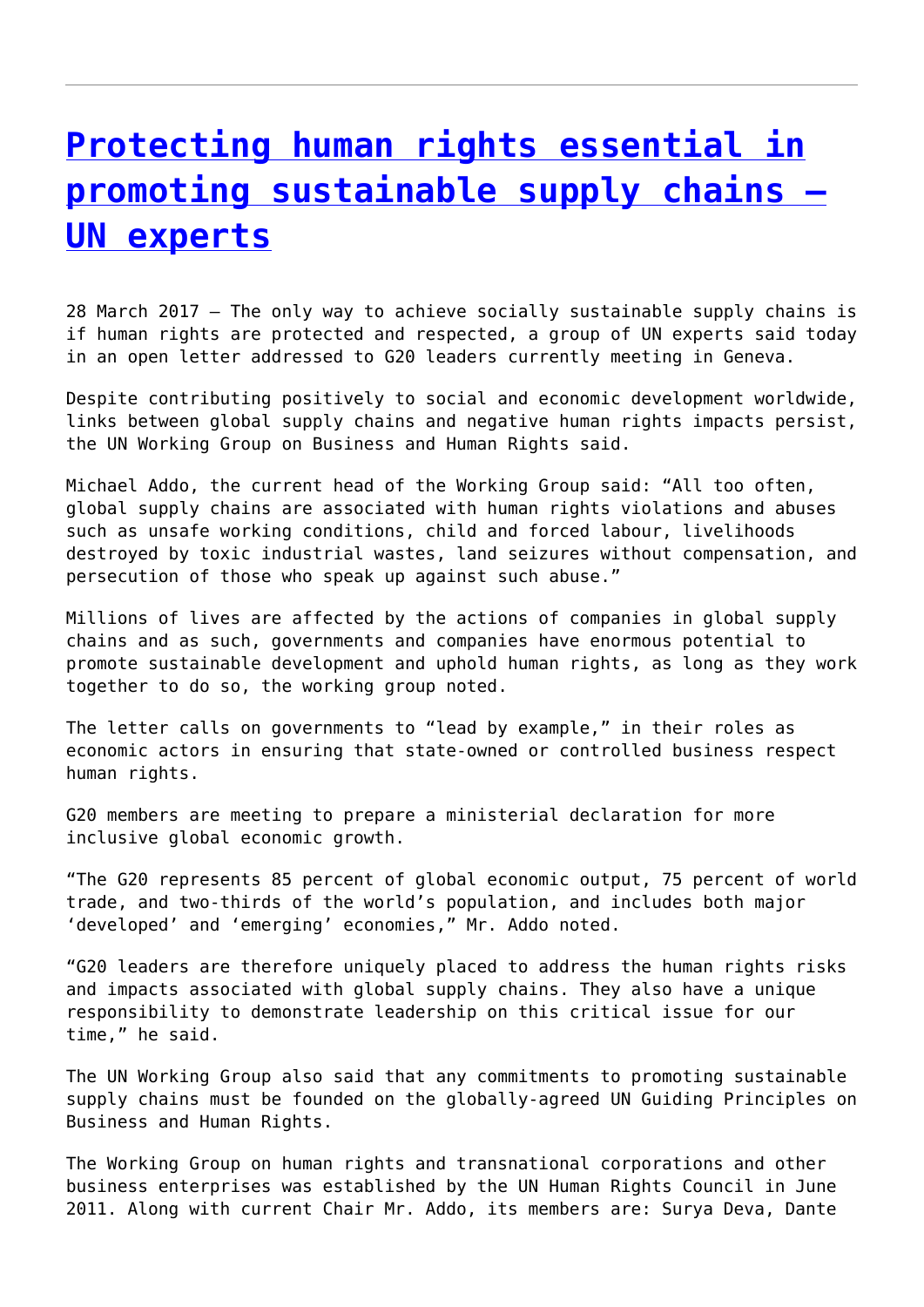Pesce, Anita Ramasastry and Pavel Sulyandziga.

The Working Group reports to the UN Human Rights Council and to the General Assembly. Its experts Special Procedures are independent and are not UN staff. They are also independent from any government or organization. They serve in their individual capacity and do not receive a salary for their work.

# **[Supporting Syrian refugees not only an](http://www.government-world.com/supporting-syrian-refugees-not-only-an-act-of-generosity-but-also-of-enlightened-self-interest-un-chief-guterres/) [act 'of generosity' but also of](http://www.government-world.com/supporting-syrian-refugees-not-only-an-act-of-generosity-but-also-of-enlightened-self-interest-un-chief-guterres/) ['enlightened self-interest' – UN chief](http://www.government-world.com/supporting-syrian-refugees-not-only-an-act-of-generosity-but-also-of-enlightened-self-interest-un-chief-guterres/) [Guterres](http://www.government-world.com/supporting-syrian-refugees-not-only-an-act-of-generosity-but-also-of-enlightened-self-interest-un-chief-guterres/)**

28 March 2017 – Visiting the Zaatari refugee camp in Jordan that is hosting about 80,000 Syrian refugees, the United Nations chief urged the parties to the conflict in Syria and the countries that have influence over them to realize that the crisis is not only a tragedy for Syrian people but also a threat to regional stability and global security.

 $\&\#8220$ This is the moment for all countries that are involved, directly or indirectly in the conflict, to put aside their differences and understand […] the common interest from the fact that they are all threatened by the new risk of global terrorism, &#8221 UN Secretary-General António Guterres told reporters at a press conference at the camp.

 $“$ Solidarity with Syrian refugees is also a way to be able to express our capacity to guarantee global security. It's not only an act of generosity. It's also an act of enlightened self-interest,  $\&\#8221$  he added, noting that by failing to support refugees, groups such as the Islamic State of Iraq and the Levant (ISIL/Da'esh) and al Qaida could use such inactions as arguments to further their own vested interests and put global security at risk.

In his remarks, Mr. Guterres also hailed the generosity of the Government and the people of Jordan for supporting refugees despite having a vulnerable economy, and appealed for international solidarity with countries such as Jordan that have been hosting Syrian refugees.

 $\&\#8220I$  hope that that if all countries that have an influence on the Syrian situation are able to come together, these refugees, [who have been living here for more than four years,] will be able to restart their lives again, to find jobs, to work, to have a normal life,  $\&\#8221$  he said.

He also underscored the importance of Arab unity and said that when Arab countries are divided, it has allowed others to intervene and to manipulate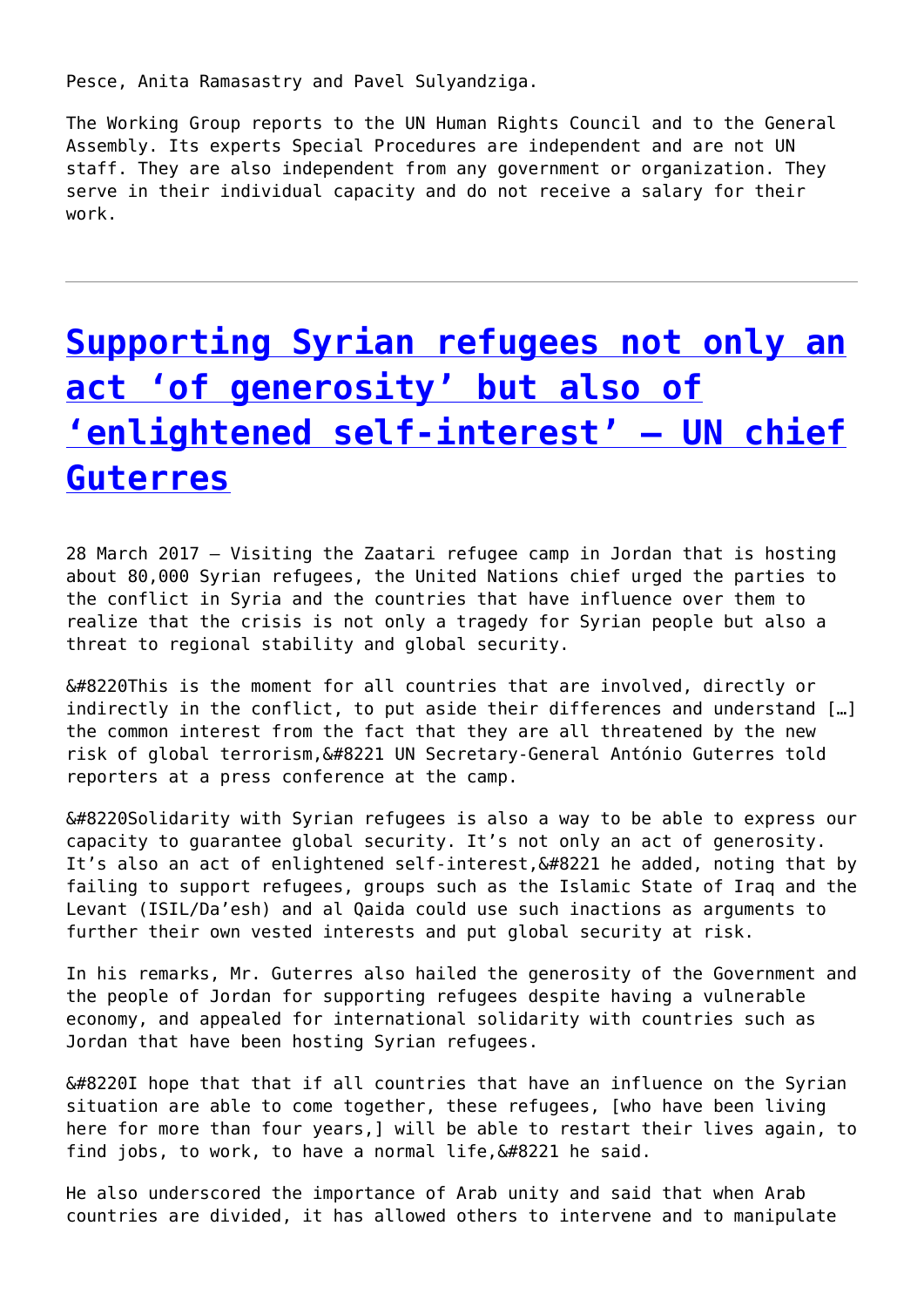situations, creating instability, breeding conflict and facilitating activities of terrorist organizations.

The UN Secretary-General further called on to the wider international community to increase their humanitarian support as well as to make sure that more opportunities are given to the refugees and to make sure that the countries that have an influence on the parties to the conflict  $“$ come together to put an end to this tragedy $”$ .

### **[Around 22 million children could soon](http://www.government-world.com/around-22-million-children-could-soon-starve-without-urgent-aid-unicef-warns/) [starve without urgent aid, UNICEF](http://www.government-world.com/around-22-million-children-could-soon-starve-without-urgent-aid-unicef-warns/) [warns](http://www.government-world.com/around-22-million-children-could-soon-starve-without-urgent-aid-unicef-warns/)**

28 March 2017 – Millions of children are on the brink of starvation in the worst humanitarian crisis in decades, the United Nations Children's Fund (UNICEF) today warned, urgently calling for nearly \$255 million to respond to immediate needs in northeast Nigeria, Somalia, South Sudan and Yemen.

 $“$ Time is running out, $”$  UNICEF said, noting the threat from famine, drought and war.

Some 22 million children are hungry, sick, displaced and out of school in the four countries, according to the UN agency. Nearly 1.4 million are at imminent risk of death this year from severe malnutrition.

 $“$ We learned from Somalia in 2011 that by the time famine was announced, untold numbers of children had already died. That can't happen again,  $\&\#8221$ said Manuel Fontaine, UNICEF Director of Emergency Programmes.

Famine was declared a month ago in South Sudan, and will likely be declared soon in Nigeria, Somalia and Yemen where fighting has pushed people off their farmland and droughts have destroyed their animals and what is left of crops.

 $“$ Children can't wait for yet another famine declaration before we take action, &#8221 Mr. Fontaine said.

 $\pmb{\times}$ 

A mother holds up an empty cooking pot as she crouches alongside her daughter inside their makeshift home at a settlement near the town of Ainabo, Somalia, Thursday 9 March 2017. Photo: UNICEF/Kate Holt

The UN agency is calling for close to \$255 million to provide 22 million children with food, water, health, education and protection services for just the next few months, according to a new funding update.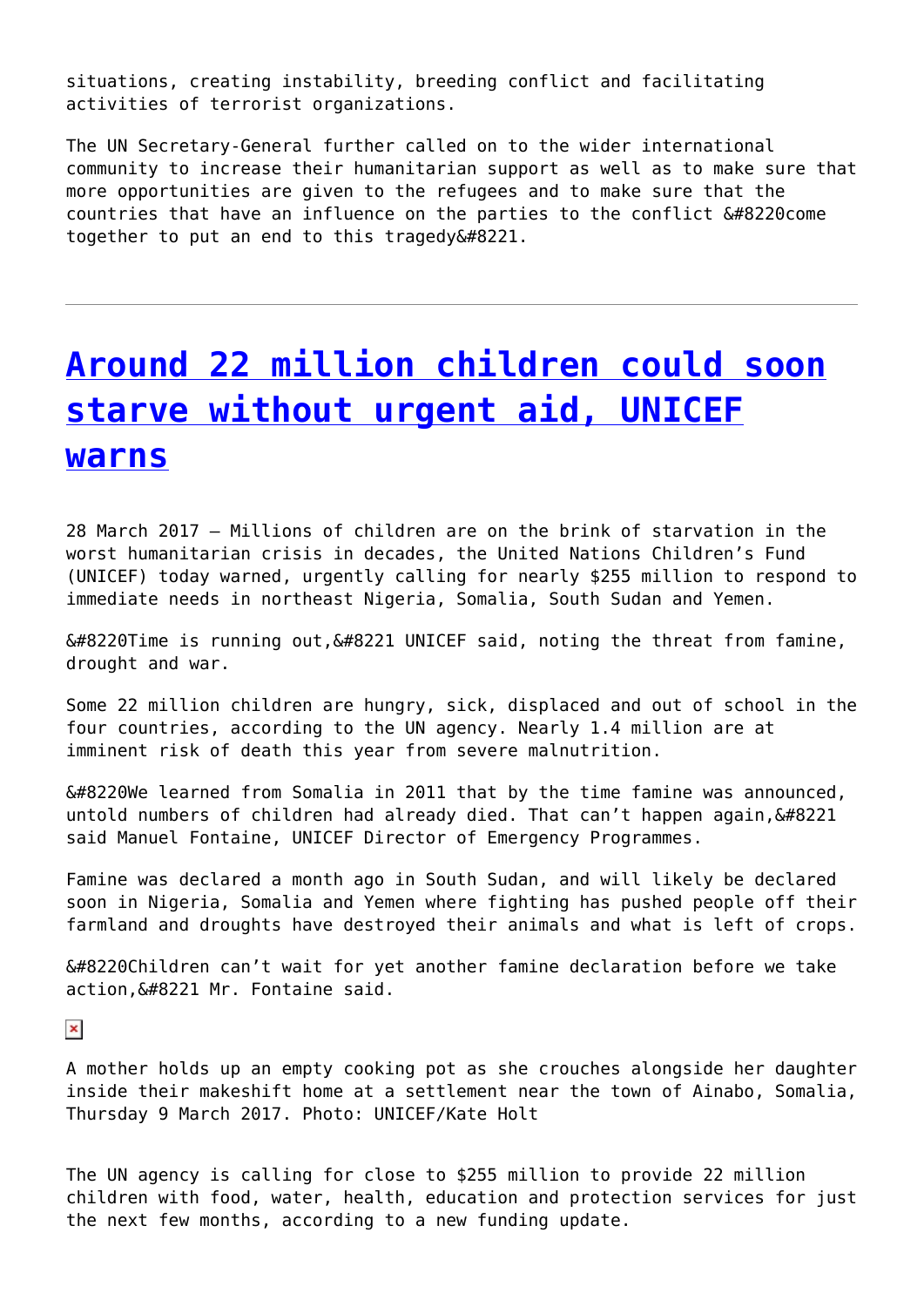The majority of that funding will go towards nutrition programmes to screen children and provide them with therapeutic food, as well as health services and water and sanitation.

This request is part of a broader appeal for all of 2017 totalling \$712 million, up 50 per cent from what was requested for these four countries at the same time last year.

### **[Children suffer grave atrocities in](http://www.government-world.com/children-suffer-grave-atrocities-in-sudans-conflict-un-reports/) [Sudan's conflict – UN reports](http://www.government-world.com/children-suffer-grave-atrocities-in-sudans-conflict-un-reports/)**

27 March 2017 – Fewer children have been recruited to fight in parts of Sudan, but they are still killed and injured, and victims of sexual violence in the country, according to a new report by the United Nations Secretary-General.

"Boys and girls continued to be victims of grave violations committed by all parties to the conflict, including killing and maiming, sexual violence and attacks on schools and hospitals," said Leila Zerrougui, Special Representative of the Secretary-General for Children and Armed Conflict.

The report, released on Friday, details the impact of the armed conflict on children in Darfur, South Kordofan, Blue Nile and Abyei between March 2011 and December 2016.

During that time period, nearly 1,300 children were either killed or maimed in conflict as a result of hostilities between the Government and the armed groups. The majority of the casualties took place in Darfur, according to the report.

Rape and sexual violence were also a major concern in Darfur, where the UN confirmed at least 372 children were victimized.

"In most cases, children were raped during attacks on their villages or while getting wood or water in the vicinity of camps for displaced people," the report authors wrote.

Despite these ongoing atrocities, the report notes a positive trend in recruitment and use of children – with fewer being conscripted.

However, there are concerns about cross-border recruitment and use of children by Sudanese and South Sudanese groups, notably the SPLM/N, Sudan People's Liberation Army-in Opposition and Justice (SPLA-iO) and Equality Movement (JEM).

Since 2011, the Government of Sudan has strengthened its national framework